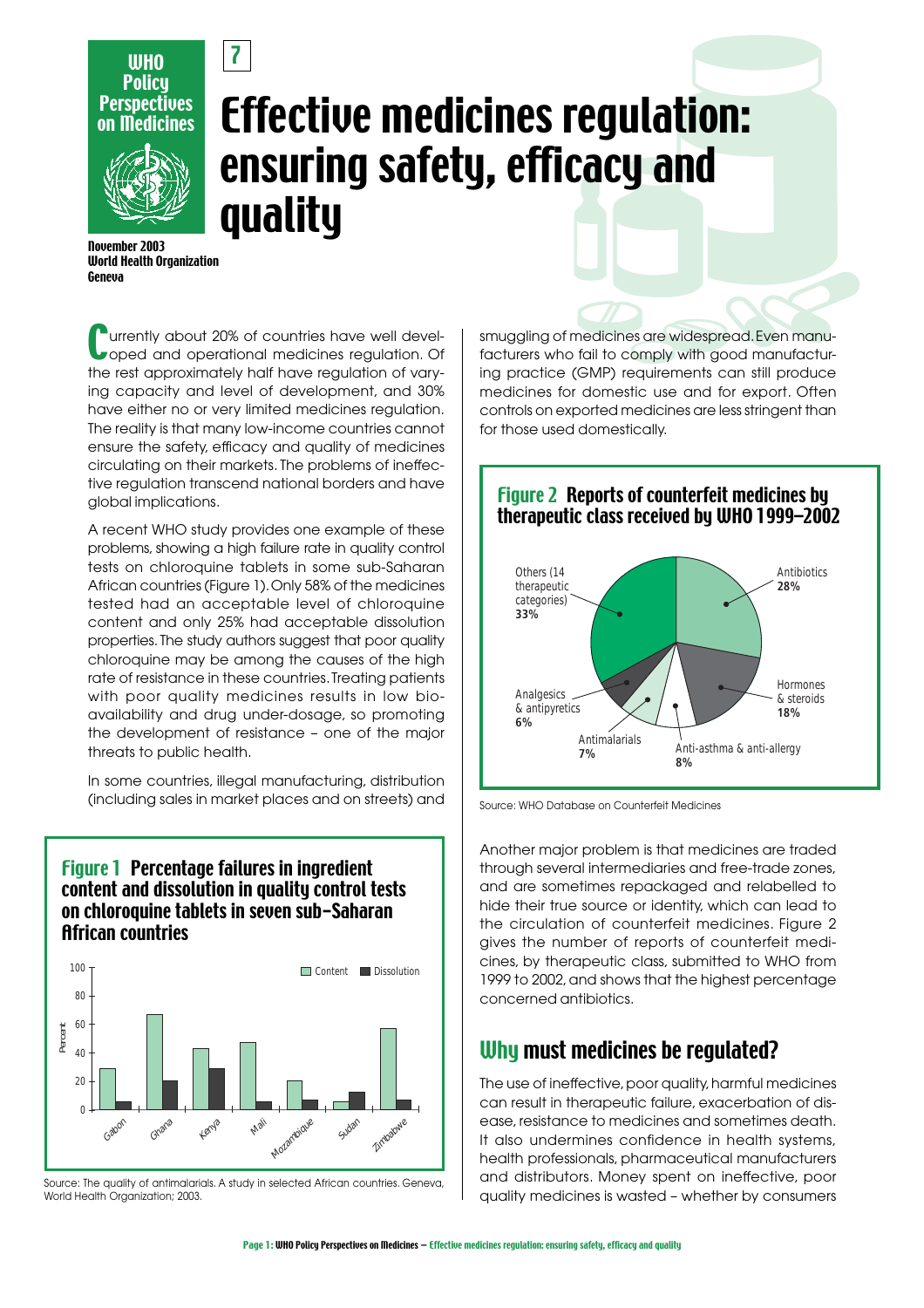

or governments. Governments need to establish strong national regulatory authorities (NRAs), to ensure that the manufacture, trade and use of medicines are regulated effectively, to protect and promote public health.

## Box 1 Main reasons for regulating medicines

- There is an 'information asymmetry' between those who manufacture/sell medicines and patients/consumers, who are not equipped to make independent assessments of the quality, safety or efficacy of their medicines;
- Desperate patients may buy ineffective or even toxic medicines;
- Misuse of medicines, such as antibiotics, can have serious implications for individual and public health;
- Once medicines are prescribed to patients, others, such as dispensers and drug sellers, become involved. Regulation is needed to ensure that these interactions do not adversely affect treatment outcomes.

# What is medicines regulation?

Medicines regulation incorporates several mutually reinforcing activities all aimed at promoting and protecting public health. These activities vary from country to country in scope and implementation, but generally include the functions listed in Box 2.

### Box 2 Principal medicines regulatory functions

- Licensing of the manufacture, import, export, distribution, promotion and advertising of medicines;
- Assessing the safety, efficacy and quality of medicines, and issuing marketing authorization;
- Inspecting and surveillance of manufacturers, importers, wholesalers and dispensers of medicines;
- Controlling and monitoring the quality of medicines on the market;
- Controlling promotion and advertising of medicines;
- Monitoring adverse reactions to medicines;
- Providing independent information on medicines to professionals and the public.

# What makes medicines regulation effective?

Medicines regulation demands the application of sound medical, scientific and technical knowledge and skills, and operates within a legal framework. Regulatory functions involve interactions with various stakeholders (e.g. manufacturers, traders, consumers, health professionals, researchers and governments)

whose economic, social and political motives may differ, making implementation of regulation both politically and technically challenging.

To perform effectively, NRAs must be provided with the necessary political support and government inputs, including legal powers, and human and financial resources. However, these alone will not guarantee effective medicines regulation. NRAs also need strong public support and proper management. Good management requires appropriate strategies and methods to implement the various regulatory functions and enforce medicines regulation (Box 3).

## Box 3 Factors contributing to effective regulation by NRAs

#### General

- Political will and commitment to regulation;
- Adequate supply of medicines at affordable prices (to avoid smuggling);
- Strong public support for drug regulation;
- Effective cooperation between the NRA and other government law enforcement agencies (e.g. customs and police);
- Sufficient qualified and experienced pharmaceutical and other professionals;
- Political environment favouring independent technical decision-making;
- Control of export and e-commerce of medicines.

#### Within the NRA

- Clear mission:
- Adequate medicines legislation and regulation;
- Appropriate organizational structure and facilities;
- Clearly defined roles and responsibilities;
- Adequate and sustainable financial resources, including resources to retain and develop staff;
- Appropriate tools, such as standards, guidelines and procedures;
- Strong cooperation and collaboration between NRAs and other stakeholders;
- Accountability and transparency;
- Good management system.

# Key elements for ensuring effective regulation

## Strong political will and commitment

In countries where political will and commitment are weak or absent, NRAs often lack adequate and sustainable human and financial resources, appropriate facilities and strong enforcement power. They are also vulnerable to external influence – for example, pharmaceutical manufacturers wielding strong political power may be able to influence decisions in their own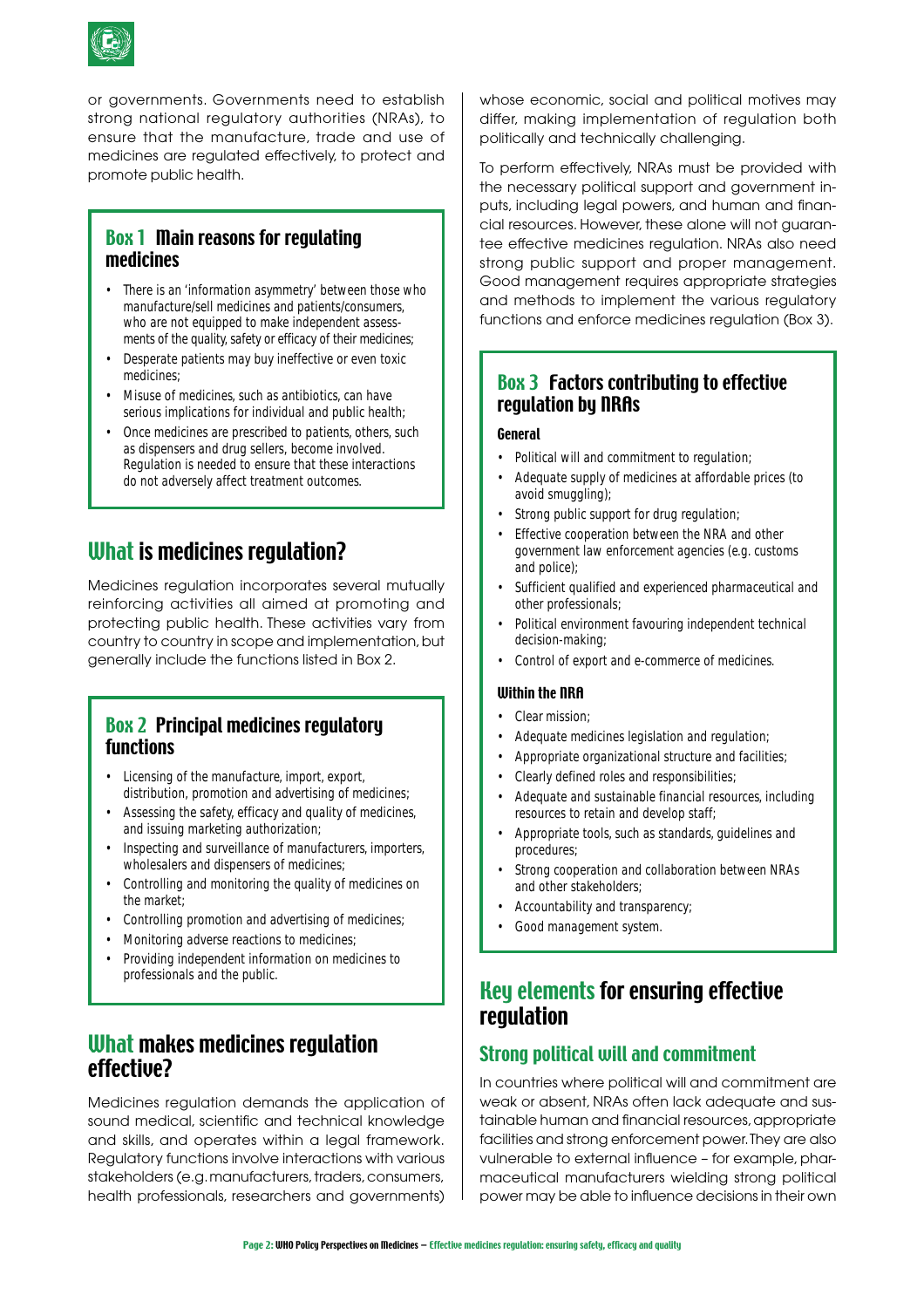favour. To promote strong political commitment and support, NRAs must raise government awareness on the rationale for regulating medicines, the serious consequences of not doing so, and the threats posed by unsafe, ineffective, substandard and counterfeit medicines.

## Strong public support

Experience in countries such as Australia, Canada, France, the UK and the USA, shows that the participation of consumers and public interest groups in medicines regulation enhances political support for the regulatory process, promotes NRAs' transparency and accountability, and protects them from negative external influence. It can also help to reduce conflicts of interest and corruption.

NRAs can increase public support through advocacy campaigns to encourage different sectors of the public to participate in groups through which they can voice their views on public health issues. Governments should encourage the creation of such consumer and other public interest groups, and establish mechanisms to enable them to participate in medicines regulation.

#### A clear mission and purpose

A clear mission statement, which includes the NRA's goals, is necessary to guide its work. Goals usually include the protection and promotion of public health by ensuring the safety, efficacy and quality of medicines, and their appropriate use; and ensuring the appropriateness of medicines information provided to the public and health professionals.

In some countries, NRAs are also assigned nonregulatory tasks, such as managing public sector drug supply or developing the pharmaceutical sector. Such additional duties will reduce the NRA's efficiency because it cannot focus solely on medicines regulation. The assignment of multiple missions with conflicting objectives can lead to conflicts of interest in fulfilling mandates, allocating resources or setting priorities. For example:

- Where NRAs are mandated to manufacture, import and/or distribute medicines, there is a risk of products being introduced to the market without undergoing the formal registration process. This leads to a double standard that can result in increased circulation of counterfeit and substandard medicines on national and international markets. Attempts to regulate often fail due to political interference.
- In medicines-exporting countries, where the main policy is to encourage exports and improve the national economy, the NRA's mission is often limited to the regulation of medicines for domestic use.

Governments should ensure that: NRAs are structurally independent of the government agency responsible for managing the national medicine supply system and should control it; regulatory controls are applied equally to the entire public and private sectors; and that the same regulatory standards are applied to medicines, whether for domestic use or export.

#### Comprehensive medicines legislation and regulation

In many countries medicines legislation and regulation are not regularly updated or are "imported" from other countries and do not reflect national realities. Countries should update their medicines legislation and regulations regularly to address new pharmaceutical issues as they arise. To protect the public from harmful and dubious medicines, legislation should cover all products for which medicinal claims are made, as well as related manufacture and trade activities, in the public and private sectors. Legislation should provide a basic legal framework and be flexible enough to provide adequate powers to the NRA (Box 4).

## Box 4 Checklist for medicines legislation

- State the purpose of medicines regulation;
- Define the categories of medicinal products and activities to be regulated;
- Ensure legal provision for the creation of an NRA;
- Define the roles, responsibilities, rights and functions of all parties involved in the manufacture, trade and use of medicines;
- Set the qualifications and standards required for all those who handle medicines;
- Define the norms, standards and specifications to be applied in assessing the quality, safety and efficacy of medicinal products;
- State the terms and conditions for suspending, revoking or cancelling activity and product licences;
- Define prohibitions, offences, penalities and legal sanctions:
- Create mechanisms for ensuring transparency and accountability of regulation;
- Create mechanisms for government oversight to assess implementation of medicines regulation.

In addition, because medicines regulation deals with products, processes and practices that involve rapid scientific and technological change, the executive branch of the government responsible for drug regulation must be empowered to formulate new regulations, or to propose modifications to existing ones.

## Appropriate organizational structure

Many countries organize their NRAs as small units or sections under divisions or departments of ministries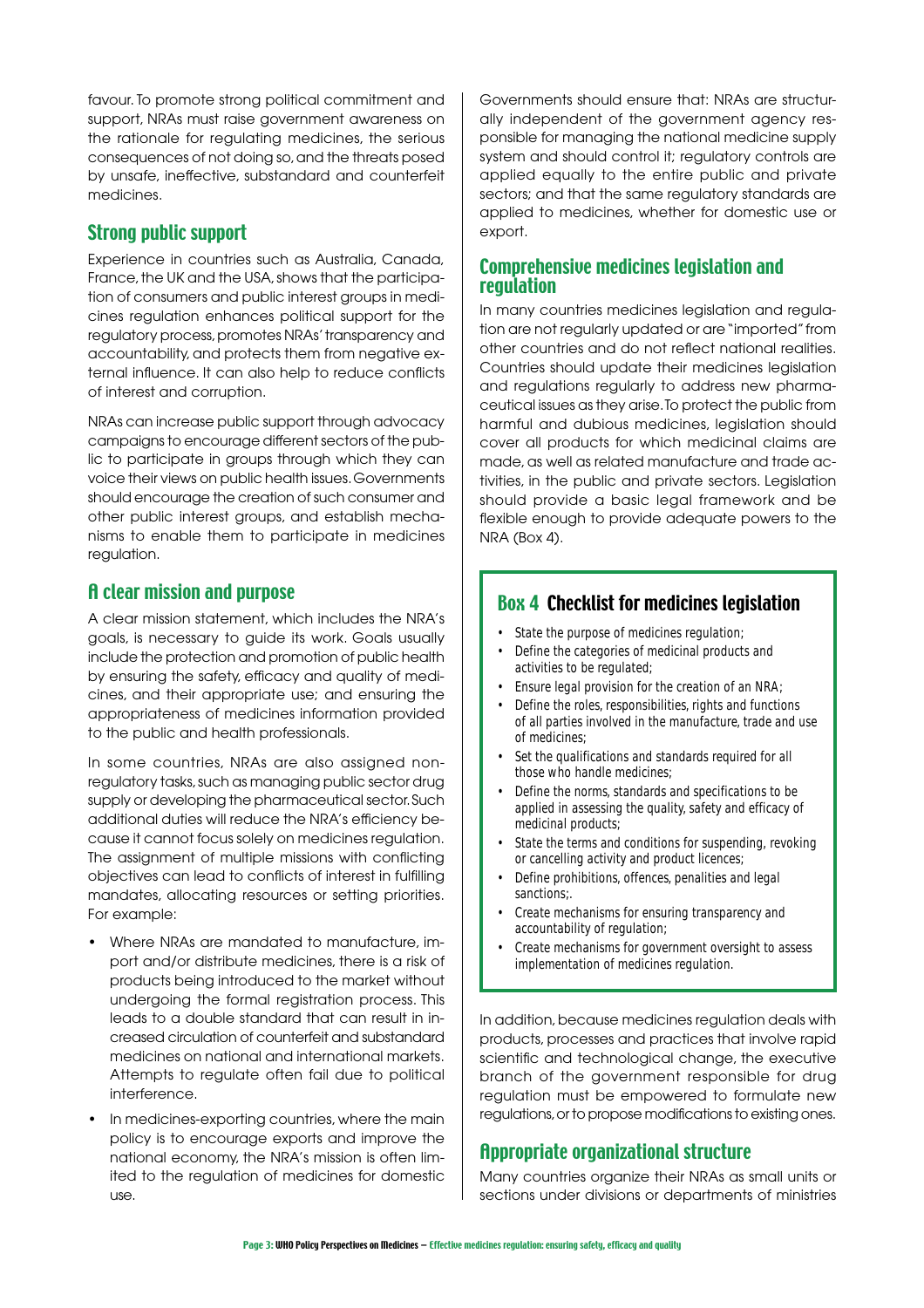

of health, which results in a low profile for the NRA. This organizational structure also tends to result in very limited government allocation of human, financial and other resources. In such circumstances, NRAs will have no independence in decision-making, acquiring and using resources, or in appointing and dismissing staff. Staff salaries will also be low, making it difficult to attract and retain qualified and competent staff. Overall, medicines regulation will be very weak.

Where NRAs have a high profile they are organized as a commission, board, statutory authority or department, with the legal power from government to acquire and use resources, and appoint and dismiss staff, and have independence in decision-making. In this way medicines regulation is well developed and operational.

#### Appropriate distribution of responsibilities

In some countries, regulatory functions come under the jurisdiction of a single agency with full authority over the command and control of all regulatory activities. In others, these functions are distributed between different authorities, either horizontally

#### Box 5 Checklist for addressing human resources problems

#### Governments should:

- Revise staff salaries to make them competitive;
- Ensure that staff are selected on merit and that recruitment and promotion procedures are flexible and attractive;
- Ensure that career structures and incentives are sufficiently appealing to prevent high staff turnover;
- Improve the knowledge and skills of NRA staff through in-house or external training programmes.

#### NRAs should:

- Involve experts from academia, research institutions, professional associations etc., to help with specific regulatory activities;
- Prioritize, streamline and computerize work processes;
- Train staff to carry out several regulatory functions (multi-skilling);
- Use team work and/or rotate staff to avoid frequent contact with regulated firms (which could lead to corruption);
- Use decisions made by reliable NRAs as the basis for decision-making in other NRAs;
- Participate in regional and subregional schemes, such as harmonization of regulatory processes and standards, and mutual recognition of regulatory decisions, to prevent duplication of effort, reduce workloads and save resources;
- Network and exchange information with other regulatory authorities.

(e.g. ministry of health, ministry of agriculture) or vertically (federal, state and local governments) and to function in an effective and coherent manner need coordination at national level. If horizontal or vertical distribution of responsibilities between different agencies is necessary, governments should:

- create a central coordinating body with overall responsibility and accountability for all aspects of medicines regulation for the entire country;
- ensure that the distribution of responsibilities between agencies is based on regulations or written terms of reference;
- develop coordination and information flow systems to support medicines regulation;
- build in a monitoring and evaluation system to assess implementation of regulation, identify shortcomings and their causes, and make timely corrections.

#### Adequate and sustainable human resources

For many countries the main problem is the shortage of qualified and skilled personnel. Low salaries, the scarcity of trained pharmaceutical and other essential professionals, a shortage of training institutions, inflexible recruitment procedures, lack of career structures and incentives, and the "brain drain" all contribute to the difficulties. Staffing problems cannot be solved quickly or easily (Box 5).

#### Adequate and sustainable financing

In developed countries and a few developing ones, such as Uganda and Zimbabwe, fees and charges levied for services represent a substantial proportion of NRA funding. For example, Australia's Therapeutic Goods Administration recovers 100% of all regulation costs in this way. In Canada, the United Kingdom and the United States the NRAs recover 70%, 100% and around 50% of their costs respectively through fees. NRAs in developed countries charge higher fees than those in developing ones (Table 1), as the fees more accurately reflect the actual cost of services provided. Moreover the authorities have the power to control and use the funds to finance their activities. In developing countries fee revenues are usually transferred to the government treasury, making regulation exceptionally difficult to finance.

Experience to date indicates that government resources alone are insufficient to ensure that medicines regulation is sustainable and effective. Governments must revise their medicines legislation and introduce fee systems that reflect the real costs of services provided. However, special considerations, such as fee reduction or exemption, should be made for essential medicines, as is the case in most developing countries. NRAs should not be entirely dependent on fees and should receive some financial support from government sources.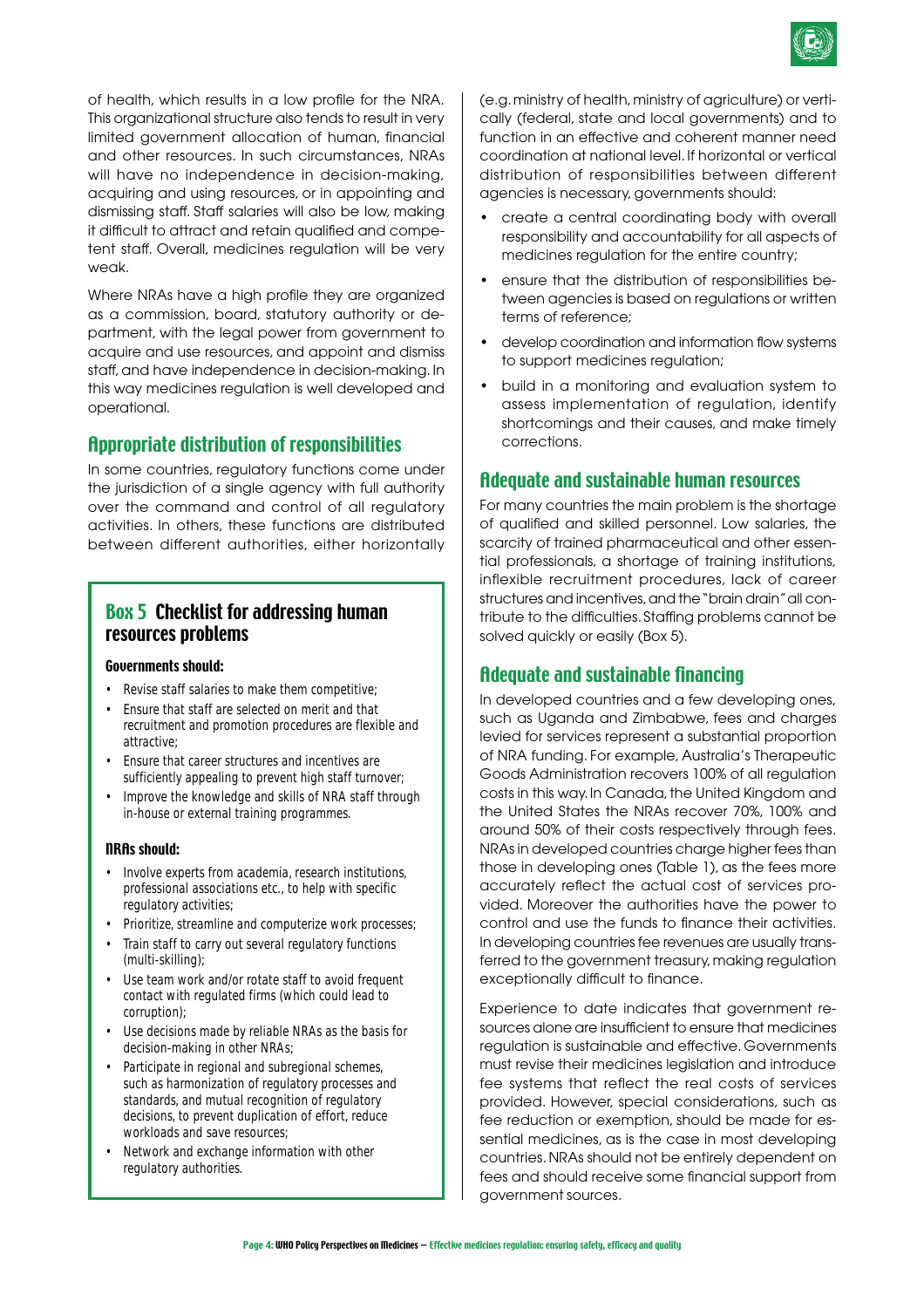## Table 1 Medicines registration fees in US\$ – 1998/9

|                 | New chemical<br>entities | <b>Domestically</b><br>produced | Generics |
|-----------------|--------------------------|---------------------------------|----------|
| Malaysia        | 100                      | 100                             | 100      |
| Zimbabwe        | 1,000                    | 38                              | $1,000*$ |
| Cyprus          | 120                      |                                 | 120      |
| Uganda          | 300                      | 200                             | $300*$   |
| Cuba            | 700                      | 700                             | 700      |
| Estonia         | 785                      |                                 |          |
| Tunisia         | 1,200                    | 600                             | 600      |
| Venezuela       | 1,270                    |                                 | 215      |
| The Netherlands | 15,000                   |                                 | 5,000    |
| Australia       | 120,000                  |                                 | 2,500    |

\* Imported products

## Strong cooperation and collaboration between stakeholders

Enforcing drug legislation effectively requires NRAs and other government enforcement agencies, such as customs, police and prosecutors, to work together, but in many countries cooperation is non-existent.

NRAs should work with customs and police in inspecting products at ports, other points of entry and distribution outlets, detecting and investigating criminals involved in the illegal trade of medicines and counterfeiting, and apprehending and prosecuting criminals. NRAs should also seek the cooperation of health professionals, pharmaceutical and consumer associations, and other interested parties.

### Transparency and accountability

Many NRAs do not make regulatory policies, administrative procedures, guidelines and criteria for decisions publicly available to all stakeholders. And many NRAs are not obliged to submit reports on their activities, either to the supervisory authorities or to the general public. Often decisions are not explained to clients in writing, and clients may not have access to an appeals system.

Lack of accountability and transparency mean that communication on medicines regulation between NRAs and their clients, government and the general public is likely to be lacking or highly unsatisfactory. Clients will not understand why certain regulatory decisions have been taken; governments will be illinformed about the extent and significance of the activities of their NRAs; and the public will be unable to question any aspect of drug regulation because of lack of understanding of individual components and how they should be undertaken. But by building relationships with its stakeholders and promoting public confidence, NRAs can foster support for medicines regulation (Box 6).

## Box 6 Checklist to ensure accountability and transparency

- Publish and disseminate regulatory policies, procedures and criteria for decisions made to all stakeholders;
- Discuss issues of common concern and procedures with stakeholders;
- Publish guidelines to promote understanding of medicines regulation and facilitate their implementation;
- Provide regular reports on activities to the supervisory authorities and the public;
- Create an independent appeals system for regulated firms;
- Establish mechanisms for dealing with complaints from the public.

### Good management

In most developing countries, NRA management capacity remains very weak, with no written guidance for staff on the principles, practices and methods to be followed. Activities are seldom based on work plans, and tools, such as guidelines and standard operating procedures, are seldom developed and distributed to stakeholders. Monitoring and evaluation of implementation are rare, and are difficult because of the lack of information on regulatory activities and outcomes, and weak data management.

To function optimally NRAs must develop workplans with clear objectives, activities, time-frames and expected outputs. They must also introduce selfassessment programmes into their management systems to enable weaknesses in programme implementation to be identified and corrected quickly.

# National regulatory authorities in an international context

In the absence of effective medicines regulation, increased globalization of the pharmaceutical trade can lead to the proliferation of harmful, ineffective, substandard and counterfeit medicines on national and international markets. With the rapid introduction of high-technology medicines into import, export and distribution networks (including e-commerce), the safety, quality and efficacy of medicines are matters of increasing concern. As an absolute minimum NRAs should:

- Ensure that all medicines manufacturing, importation, exportation, wholesale and distribution establishments are licensed. Activities and premises must comply with GMP and good distribution practice requirements.
- Before medicines are marketed, assess their safety, efficacy and quality.
- Monitor the quality and safety of medicines on the market to prevent harmful, substandard and counterfeit medicines from reaching the public.
- Regularly inspect and control the informal market, including e-commerce, to prevent illegal trade of medicines.